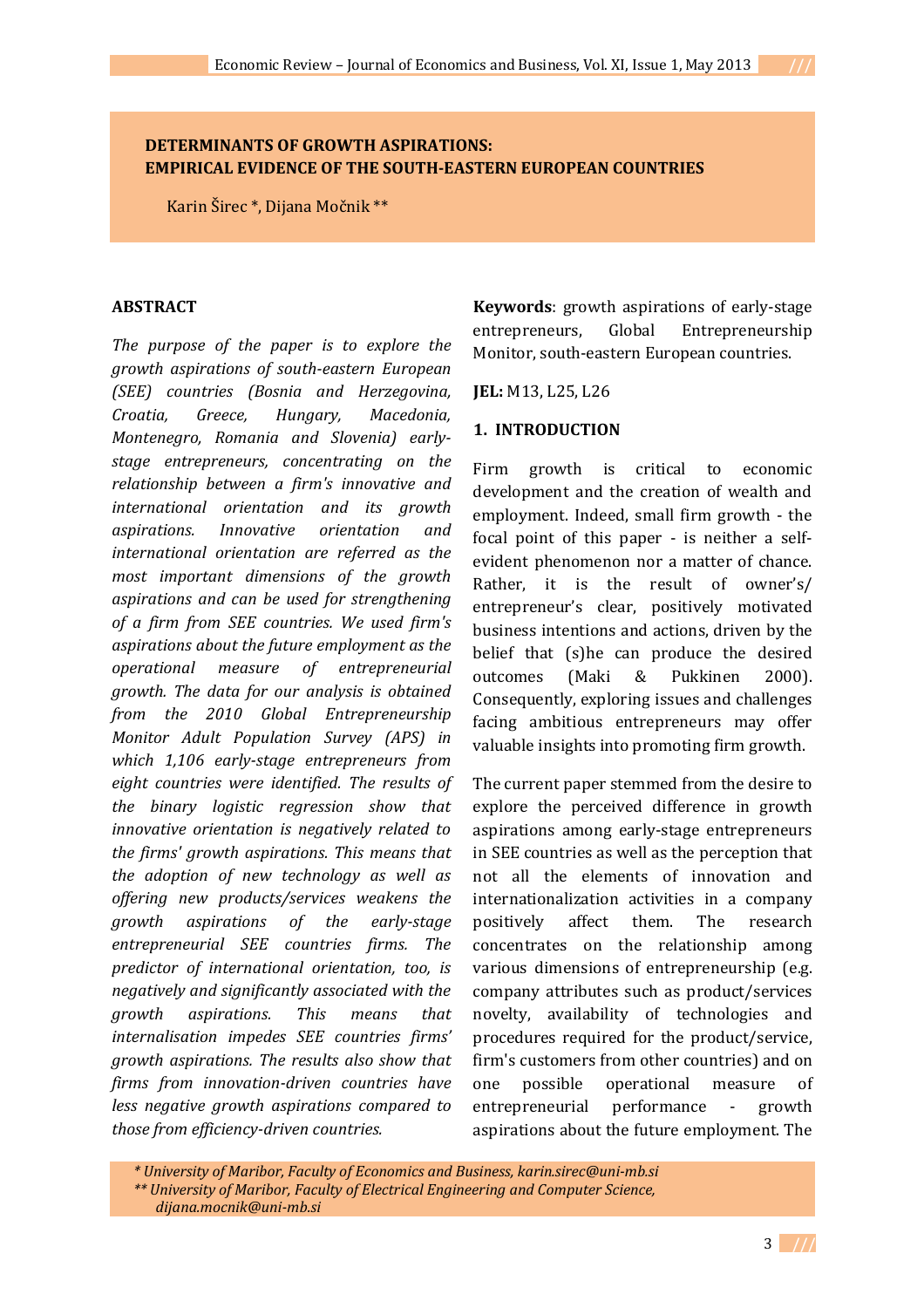data for our research were derived from the Global Entrepreneurship Monitor (GEM) research. In 2010, SEE countries that participated in the GEM were: Bosnia and Herzegovina, Croatia, Greece, Hungary, Macedonia, Montenegro, Romania, and Slovenia. GEM focuses on the individual (adult population) and the entire spectrum of factors influencing relationships between entrepreneurs, entrepreneurship and society and their development. Enterprises are created by individuals while the individual's preference towards entrepreneurship is shaped by a number of factors of a country's institutional framework, such as the attitude of a society towards entrepreneurship, cultural values, etc. These factors differ according to the level of the individual country's economic development. That is why Porter's (Porteret al. 2002) typology of factordriven economies, efficiency-driven economies and innovation-driven economies was incorporated into the GEM research for the first time in 2008. The role of entrepreneurship differs in each of these types of economies, which, consequently, requires a different response from the bodies in charge of economic policy and the promotion of entrepreneurship (Rebernik et al. 2010). The basic characteristics of the countries in these three groups are (Kelley et al. 2011):

- Factor-driven economies: from subsistence agriculture to extraction of natural resources, creating regional scaleintensive agglomerations.
- Efficiency-driven economies: Increased industrialisation and economies of scale. Large firms dominate but supply chain niches open up for small and medium enterprises. Bosnia and Herzegovina, Croatia, Hungary, Macedonia, Romania and Montenegro are in this group.
- Innovation-driven economies: R&D, knowledge intensity, expanding service

sector, greater potential for innovative and entrepreneurial activity. Slovenia and Greece are in this group.

Although not all expectations materialize, growth aspirations have proven to be a good predictor of eventual growth (Davidsson & Wiklund 1999; Liao & Welsch 2003). At least part of the explanation for this phenomenon may be found in the characteristics of entrepreneurs' firms, especially with regard to the extent of their innovative and international orientation. This paper proceeds as follows. After presenting theoretical background, the framework is established for the study based on the review of prior research in the field. The section that follows outlines the research method. Finally, the findings of the research are presented, followed by the discussion and some policy implications arising from this investigation.

## **2. THEORETICAL FOUNDATIONS AND PROPOSED HYPOTHESES**

### **2.1 Theoretical background**

Previous research has demonstrated that growth intentions and likely eventual growth impact are not evenly distributed across entrepreneurial firms' populations. The GEM research on high-expectation entrepreneurship indicated that high growth entrepreneurs represent only four percent (4%) of the total entrepreneurs, yet the businesses they have founded or co-own created close to 40percent of the total jobs generated by all entrepreneurs (Morris 2011). In the United Kingdom, Storey (1994) found that a mere four percent  $(4%)$  of new firms established in any given year accounted for 50 percent of all the jobs created by the surviving firms within the cohort after 10 years had elapsed. Thus, it appears that the capability of an economy to grow and employ is significantly dependent on the capability of that economy to create gazelles (i.e. fastest growing firms). Autio (2005) reported that in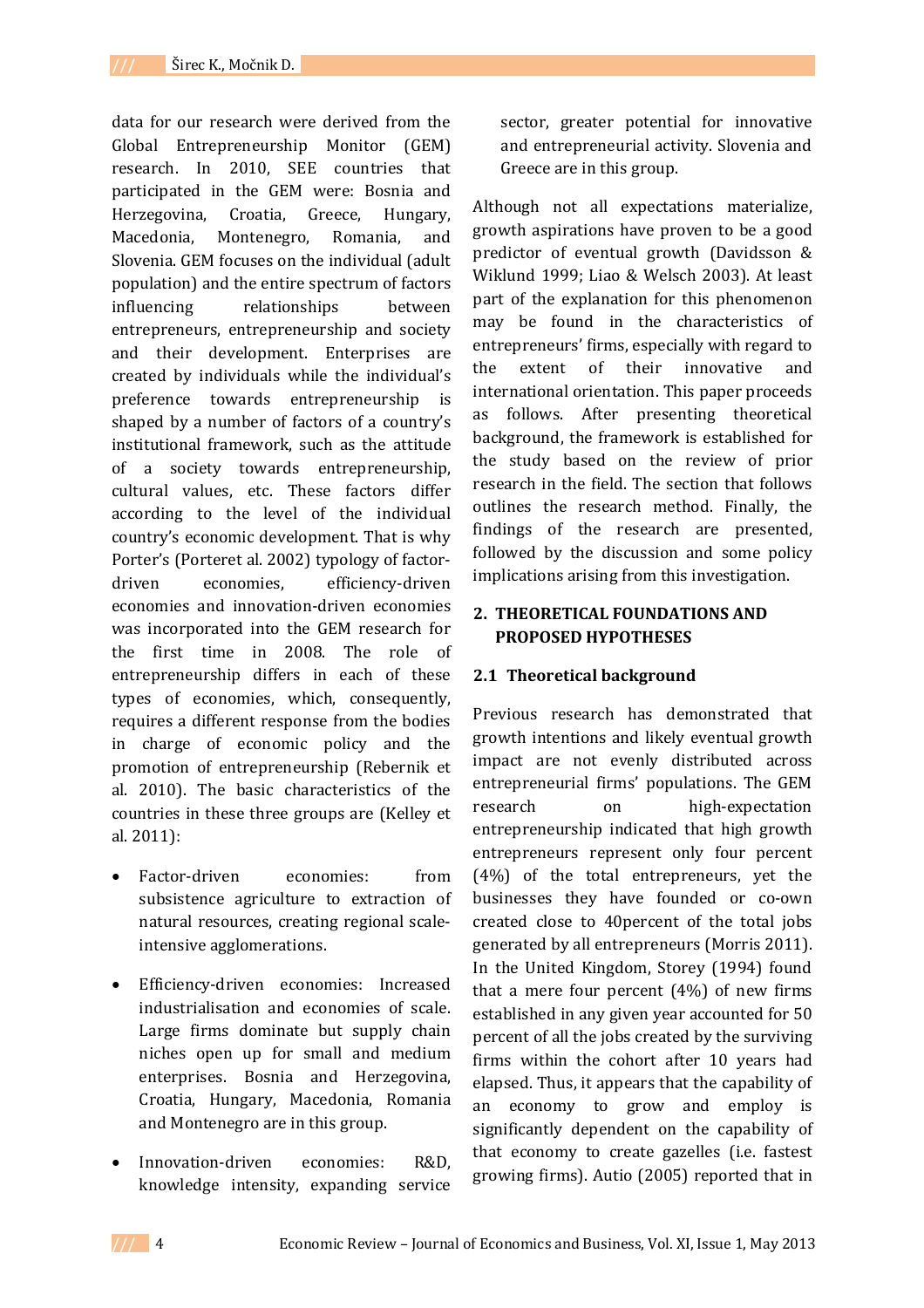the United States gazelles represented only about three percent (3%) of the firm population, but accounted for more than 70 percent of employment growth between 1992 and 1996.

Entrepreneurs' aspirations are highly dependent on the impact of external environmental influences. Park (2005) identified the external environment as a key influencing factor in the process of new firm foundation. Individuals' behaviours often change as they gain experience and knowledge by interacting with the world around them. A stepwise process is proposed involving innovation, a triggering event, implementation and growth - to outline how the combined interactions of both, individual personality and external environment factors, can influence each of these stages. Countries with generous social security and welfare schemes do not emphasize the responsibility of the individual for their own survival, which might hamper ambitions to strive for innovation and growth (Hessels et al. 2008, pp. 328). Entrepreneurial innovativeness depends on both individual factors and the environment in which an individual acts. Distribution of innovative and imitative entrepreneurship varies across countries. Entrepreneurs in highly developed countries are significantly more likely to engage in innovative rather than purely imitative activities (Koellinger 2008). As necessitymotivated entrepreneurs are more likely to be found in lower-income regions, they are likely to be constrained in their access to human capital, financial capital, technology, and other resources, thereby inhibiting their potential for generating innovations and job growth and for building the competitive advantages needed for export. Thus, although these types of entrepreneurs are often highly dependent on their firms, they lower their expectations for innovation and growth in terms of jobs and exports, as they expect or acknowledge that such ambitions might be difficult for them

to realize. They might also be forced, because of their situation, to act on less promising opportunities (Hessels et al. 2008). The objective existence of business opportunities in general, whether innovative or imitative, is influenced by environmental factors such as changes in technology, politics, regulation, demographics or other trends in society, such as changes in culture, fashion, or urbanization (Koellinger 2008). These factors vary across countries and industries, and significant changes in one or more of these factors are likely to generate opportunities for entrepreneurship (Koellinger 2008).

Entrepreneurship is a complex phenomenon involving the individual, the firm, and the environment in which it occurs (Solymossy 1998). Although this is easy to recognize, the nature of the relationship among these three elements is not understood (Solymossy 1998, pp. 5). A review of basic definitions emerging from the development of entrepreneurship and innovation theory demonstrates that it is much easier to find common points than to define limits between any two of them; indeed, innovation and entrepreneurship are often regarded as a single phenomenon. The origin of this view lies in the work of Schumpeter (1934), who defined an entrepreneur as an individual who carries out new combinations - namely, innovations. The function of an entrepreneur is to innovate; as such, the Schumpeterian view is that the entrepreneur is not a risk bearer. A risk bearer is a capitalist who lends his funds to an entrepreneur. In the past, many definitions of entrepreneurship have been formulated in the economic literature on entrepreneurship, but taking them together, Davidsson (2003) distinguished two main social realities. The first is represented by the view of an entrepreneur as a self-employed person, in which certain elements of innovation are needed at start up and some degree of innovativeness is needed to survive over time; in other words, innovations are not central to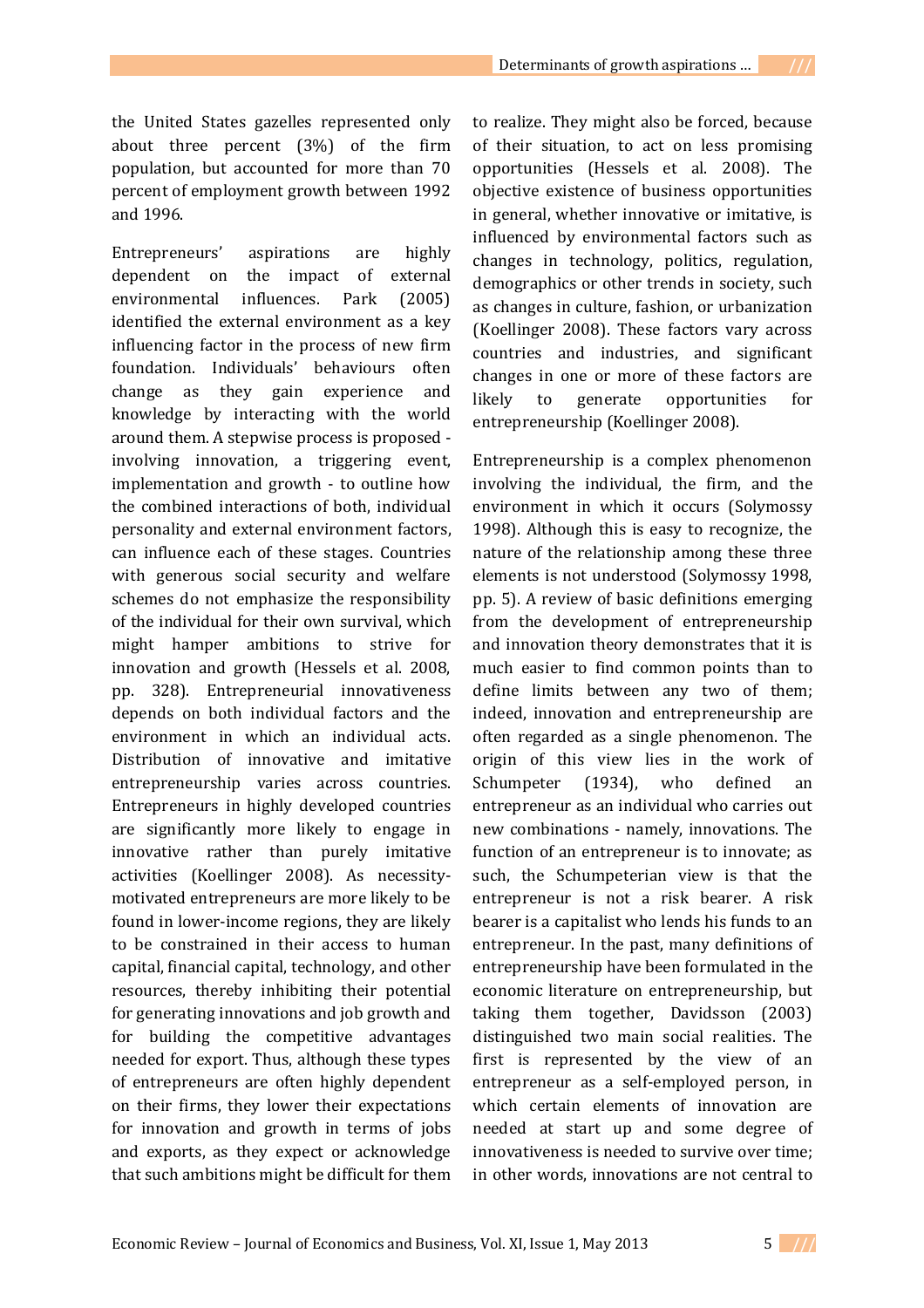this phenomenon. In the second view, entrepreneurship refers to the creation of new economic activities and organizations as well as the transformation of the existing ones, making innovations central to this phenomenon.

Yet Schumpeter had no doubts: The one who innovates (i.e. introduces new combinations) is an entrepreneur. Schumpeter assigned to the entrepreneur the role of innovator and drew a demarcation line between invention and innovation. His definitions of entrepreneur and enterprise are clear: "The carrying out of new combinations we call 'enterprise'; the individuals whose function it is to carry them out we call 'entrepreneurs'" (Schumpeter 1934, pp. 74). The definition of enterprise as the carrying out of new combinations stresses the importance of a very specific human property: the ability to think, be creative, and innovate. For an enterprise to exist, an entrepreneur is needed. For an enterprise to grow, prosper, and develop, an entrepreneur must constantly carry out new combinations of resources at his/her disposal. He/she must innovate (Rebernik 2002).

Shane (2004) identified five necessary conditions for entrepreneurship: (1) entrepreneurial opportunities, (2) difference between people in their ability and willingness to act upon an opportunity, (3) risk bearing, (4) organizing/exploiting opportunity, and (5) innovation. In other words, entrepreneurial activity depends upon the interaction between the characteristics of opportunity and the characteristics of the people who exploit them. Although the literature that explains different aspects of an individual's occupational choice and circumstances that lead to entrepreneurship is extensive (Evans & Jovanovic 1989; Gupta et al. 2009; etc.), much less is known about the choice of an entrepreneur to aspire for growth, albeit much is known about the characteristics of growth-oriented

entrepreneurs. They tend to be relatively young, male, highly educated, and rather wealthy in terms of household income (Autio & Acs 2010; Bosma 2009; Terjesen & Szerb 2008).

Small firm growth is neither a self-evident phenomenon nor a matter of chance. According to the literature, various factors affect firm growth. In line with the Penrosean theory of growth (Penrose 1959), it is widely agreed that growth occurs when - in addition to motivation and opportunity - proper strategy and corresponding resources are also in place (Gilbert et al. 2006). Cassar (2007) showed that an entrepreneur's growth aspirations are influenced by opportunity costs related to the use of human and financial capital. Some recent studies (Autio & Acs 2009) have also suggested that the deployment of human and financial capital is influenced by national conditions that regulate the appropriateness of expected returns from capital deployment.

### **2.2 Research propositions**

From the policy implications' point of view, it is very important that supporting measures are not directed towards general support of entrepreneurship, but rather focused particularly on those entrepreneurs who are motivated for growth and who have high growth aspirations. At least part of the answer to the question of growth may be found in the characteristics of entrepreneurs' firms, especially regarding the extent of their innovative and international orientation.

The growth aspirations of early-stage entrepreneurs are their goals; as they are selfestimated, they are not necessarily objectively possible. As such, it is very likely that entrepreneurs in the early stages of entrepreneurship are subjectively projecting higher potential growth than those who have been entrepreneurs for a longer period. Research results indicate that some early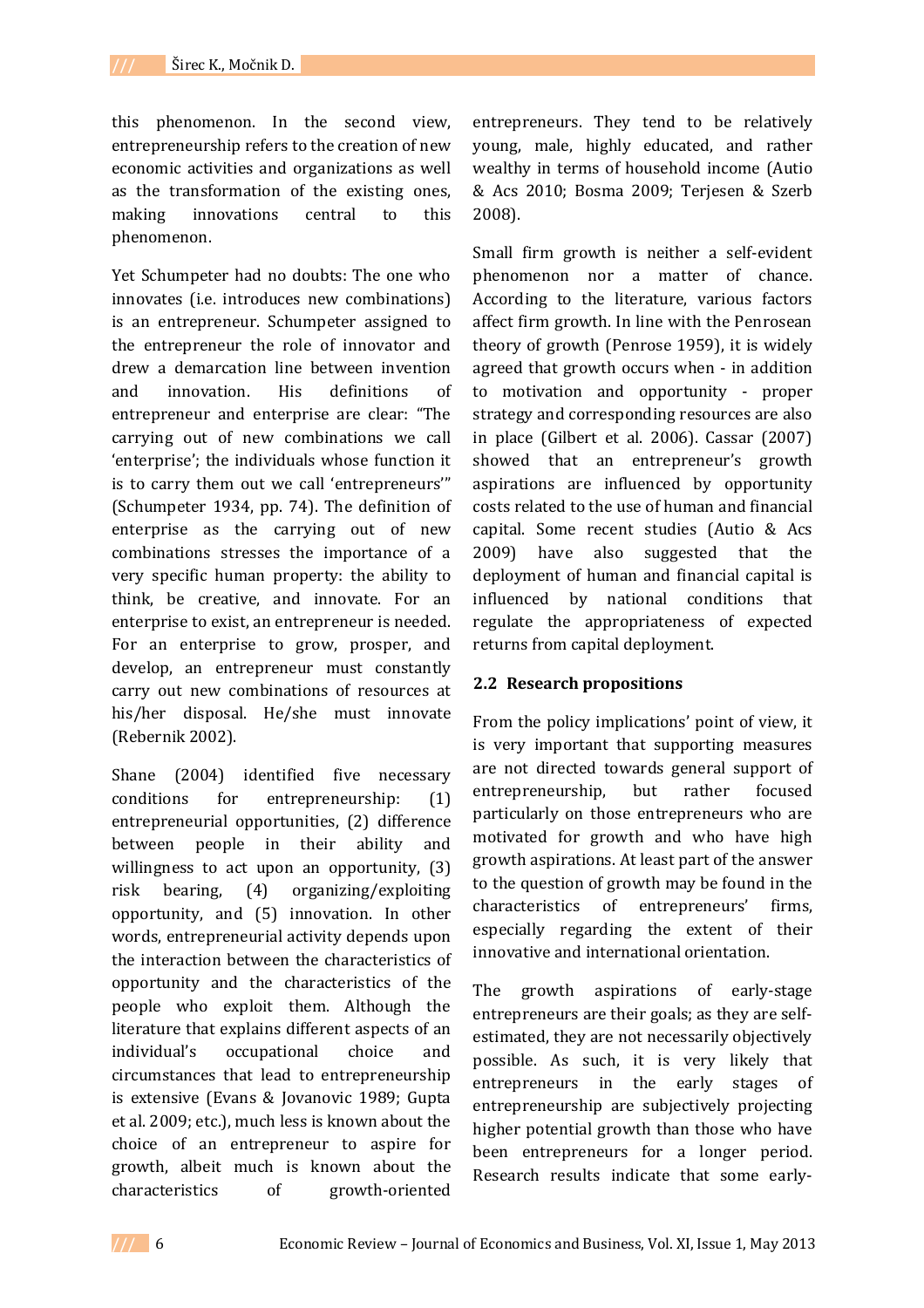stage entrepreneurs estimate that their businesses have high growth potential for the wrong reasons (e.g. incompetence, overoptimism) whereas others are more modest. It is also more likely that the first group will sooner abandon their start-up business than the latter (Davidsson 2006).

Innovative orientation impacts structural renewal in the long term. Innovation is viewed from the perspective of the market and industry, in line with Schumpeter's view of innovative entrepreneurship as new productmarket combinations destructing older, obsolete products and services and pushing the production frontiers forwards (Schumpeter 1934). Entrepreneurs can estimate future growth more realistically if the characteristics of their products/services, competition, etc. are taken into account. Terjesen and Szerb (2008) find that aspiration for growth goes together with aspirations in terms of innovation, exports, outside investment, and the estimated size of the start-up capital required for starting the firm. Significant factors associated with entrepreneurial innovativeness at the individual level include high educational attainment, unemployment, and a high degree of self-confidence (Koellinger 2008). In our research, the potential of entrepreneurs' ventures to grow was based on their perception to what extent entrepreneurs' product/service is new to some or all customers, were few or no business offering the same product/service and were the technologies or procedures required for this product/service already available. We tested whether early-stage entrepreneurs form their growth aspirations about future employment on the characteristics of their businesses that enable business growth. In other words, by increasing the competitive offering of new products and services and by using innovative and new technologies and/or procedures, entrepreneurs contribute towards greater market efficiency. In addition, many entrepreneurs are important agents of innovation (Bosma & Harding 2007), and the growth potential of their businesses is expected to be higher on average. The following hypothesis (H1) was formed:

# *H1: Innovative orientation of the early-stage entrepreneurial firm is positively related to a firm's growth aspirations.*

In an ever more globalizing economy, economies' global trade becomes increasingly important. Not only multinational enterprises have international orientations; new and smaller firms are, using the latest technologies, increasingly well equipped to broaden the scope of their business. For example, it is well known that, in some hightech industries, a firm producing innovative products that has only a few (if any) potential domestic clients must internationalize if it is to stay in business. The argument goes further to state that "firms need to have a sufficient degree of internationalization, i.e. be active in many markets, to capture successfully the fruits of innovation" (Kyläheiko et al. 2011). The literature indicates that technological resources could also significantly influence firms' internationalization (Kyläheiko et al. 2011). Entrepreneurs seek international markets for a variety of reasons. They may have products or services that are more suitable for international markets. Their internal markets may be too small or immature. They may face intense local competition that motivates them to pursue customers outside their borders. Alternatively, internationalization may be motivated by a desire to leverage more broadly substantial investments in their businesses. Geographic factors, like country size or location, as well as connections with strategic partners in new locales, can also affect their cross-border activities (Kelley et al. 2011). Verheul and Van Mil (2011) find that international orientation is significantly correlated with growth ambition. A specific GEM measure assesses the extent to which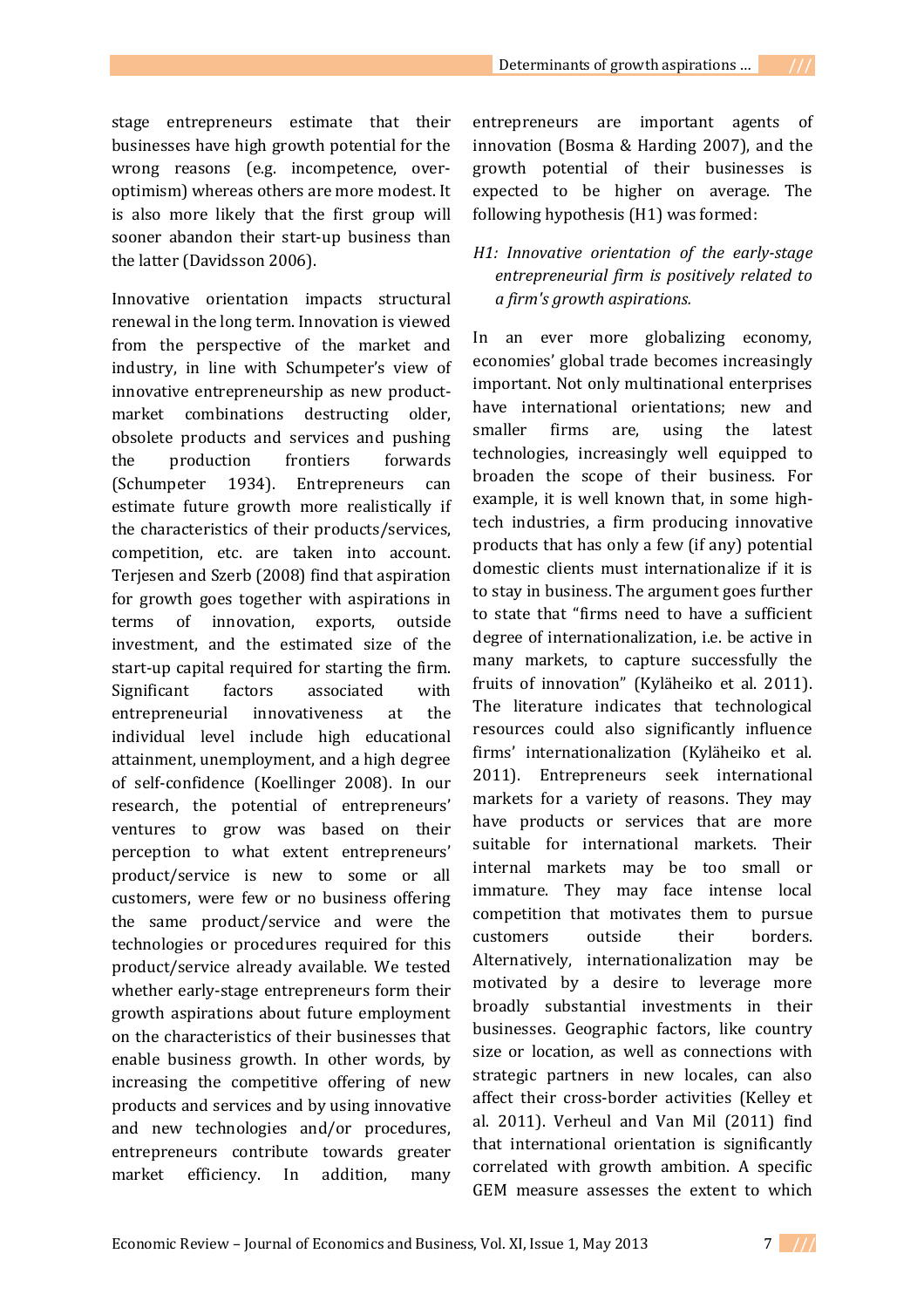entrepreneurs sell to customers outside their economies. Internationalization is - on average - lowest in the factor-driven economies, increasing with economic development level (Bosma et al. 2012). It represents an aspect of globalisation that measures trade flows, foreign direct investment and portfolio investments, impact barriers and capital restrictions. Sometimes this element is referred to as the most important dimension of growth aspirations (Tominc and Rebernik 2011). The following hypothesis (H2) was formed:

*H2: International orientation of the early-stage entrepreneurial firm is positively related to a firm's growth aspirations*

#### **3. DATA, VARIABLES AND MODEL**

### **3.1 Data**

The data for our research were derived from the GEM research. A full explanation of the content and procedures of the GEM study can be found in Bosma et al. (2012). GEM is a large-scale entrepreneurship research program launched with ten countries in 1997. In 2012, the coverage was extended to 69 countries from all over the world. In 2010, GEM conducted a survey of 54 countries, gathering data from adult-population data surveys with a minimum of 2,000 respondents. In all the surveyed countries 166,468 adults have been interviewed. Table 3.1 is showing the total number of interviewed adults in the selected countries between 18 and 65 years of age. Interviews were conducted using the Computer Assisted Telephone Interviewing (CATI) method. Analysis herein is based on the sample of 1,106 cases from the eight SEE countries represented in Table 3.1.

|  |  | Table 3.1. Sample description |
|--|--|-------------------------------|
|--|--|-------------------------------|

| South-                                           |               |         | Adult       |  |  |  |  |
|--------------------------------------------------|---------------|---------|-------------|--|--|--|--|
| eastern                                          | Early-stage   |         | population  |  |  |  |  |
| European                                         | entrepreneurs | Percent | survey      |  |  |  |  |
| Countries                                        |               |         | sample size |  |  |  |  |
| Bosnia and                                       | 125           | 11.3    | 2,000       |  |  |  |  |
| Herzegovina                                      |               |         |             |  |  |  |  |
| Croatia                                          | 109           | 9.9     | 1,614       |  |  |  |  |
| Greece                                           | 99            | 9.0     | 1,996       |  |  |  |  |
| Hungary                                          | 154           | 13.9    | 2,000       |  |  |  |  |
| Macedonia                                        | 295           | 26.7    | 2,002       |  |  |  |  |
| Montenegro                                       | 138           | 12.5    | 2,000       |  |  |  |  |
| Romania                                          | 61            | 5.5     | 1,669       |  |  |  |  |
| Slovenia                                         | 125           | 11.3    | 3,012       |  |  |  |  |
| Total                                            | 1,106         | 100.0   | 16,293      |  |  |  |  |
| Source: Adult population survey (APN), GEM 2010. |               |         |             |  |  |  |  |

### **Variables**

This section describes measurements for all investigated categories, which have been drawn from the GEM research. We present the criterion variable - growth aspirations and two predictors - innovative and international orientation. An additional dummy variable is described.

### *Criterion variable*

*Growth aspirations* of early-stage entrepreneurs were assessed by considering their anticipation of an increase in the number of new jobs. All the identified early-stage entrepreneurs were asked the following two questions:

- *Right now, how many people - not counting the owners but including exclusive subcontractors - are working for this business?*
- *How many people - not counting the owners but including all exclusive subcontractors will be working for this business when it is five years old?*

The difference between the two numbers represents the entrepreneur's anticipation of an increase in the number of new jobs. The criterion variable has been made. We coded all the respondents who indicated an increase in the number of employees by more than five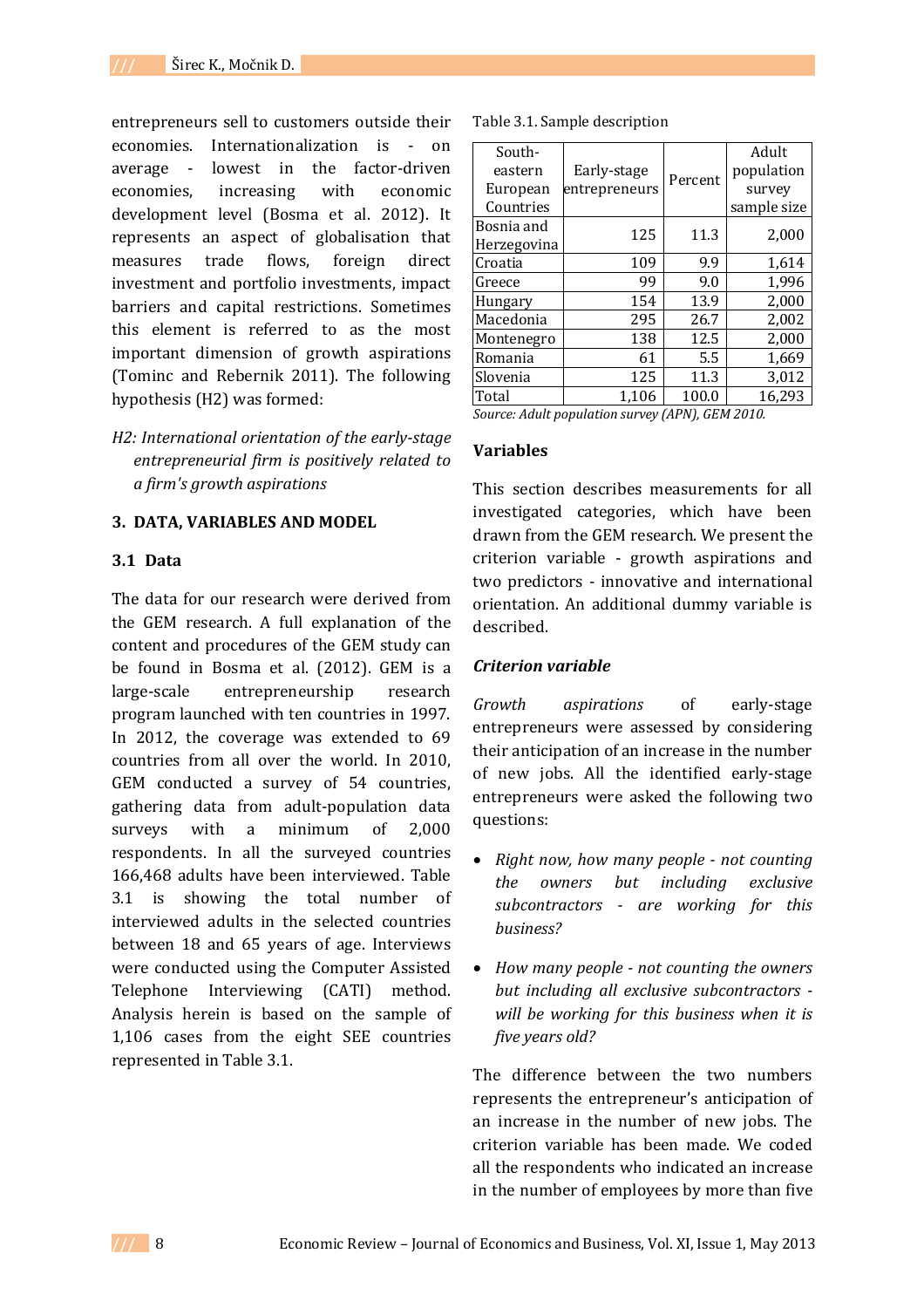in the next five years as 1 (Yes). All others were coded 0 (No) (this is the reference regression).

#### *Predictors*

The model has two predictors: innovative and international orientation. Both have two parameters: 0 and 1. The first, *Innovative orientation* was assessed by determining the early-stage entrepreneur's opinion on issues asked with the following questions:

- *Will all, some, or none of your potential customers consider this product or service to be new and unfamiliar?*
- *Right now, are there many, few, or no other businesses offering the same products or services to your potential customers?*
- *Have the technologies or procedures required for this product/service been available for less than a year, or between one to five years, or longer than five years?*

All early-stage entrepreneurs expressing any kind of inclination to innovative behavior through questions addressed were coded 1 (Yes), whereas all the others were coded 0 (No) (this is the reference indicator).

The second predictor, *International orientation* was assessed by asking the earlystage entrepreneurs the following question:

 *What proportions of your customers normally live outside your country? Is it more than 90%, more than 75%, more than 50%, more than 25%, more than 10%, or 10% or less.*

We have coded 1 (Yes) all the respondents with at least some customers from other countries, the code 0 (No) was given to all the others (this is the reference indicator). We also added a dummy variable for the *country orientation* to check whether there is any significant country's impact on the growth aspirations. The country dummy variable has

two parameters: 0 and 1. If a country derives from efficiency-driven economies, the value is 0 and 1 if a country derives from innovationdriven economies. We also check whether we can improve the model by inclusion of the interaction terms between the country dummy variable and both predictors as well as among predictors themselves. However, the model was not improved.

### **3.3 Model**

We build a binary logistic regression model, in which we assume that the criterion variable is a linear combination of the three predictors, of which one is the country dummy variable. The model for estimation reads:

 $L_i$  =  $a+b_1$  *Innovative orientation<sub>i</sub>* +  $b_2$ *International orientation<sup>i</sup> + dCountry orientationi+ e<sup>i</sup>*

Where *L* is the criterion variable: the binary logit estimate for growth aspirations; *a* is the binary logit for the regression constant;  $b_1$  is the binary logit estimate for the *Innovative orientation* regression coefficient; *b<sup>2</sup>* is the binary logit estimate for the *International orientation* regression coefficient; *d* is the binary logit estimate for an innovation or efficiency-driven country dummy regression coefficient; *i* index for the number of cases (N  $= 1,106$ .

#### **4. RESULTS**

As Table 4.1 shows the intercept *a* of -0.769 (Wald = 12.856,  $p = 0.000$ ) stands for the binary logit estimate for the growth relative to no growth aspirations when the predictor variables in the model are evaluated at zero. Thus, the firms with growth aspirations have by 0.769 unit smaller growth aspiration compared to firms with no aspirations for growth, assuming that all the predictors are held to zero. The binary logit estimate for the *Innovative orientation* is negative and significant at the 0.10 significance level  $(b_1 = -1)$ 0.307,  $p = 0.058$ . Since the logit estimate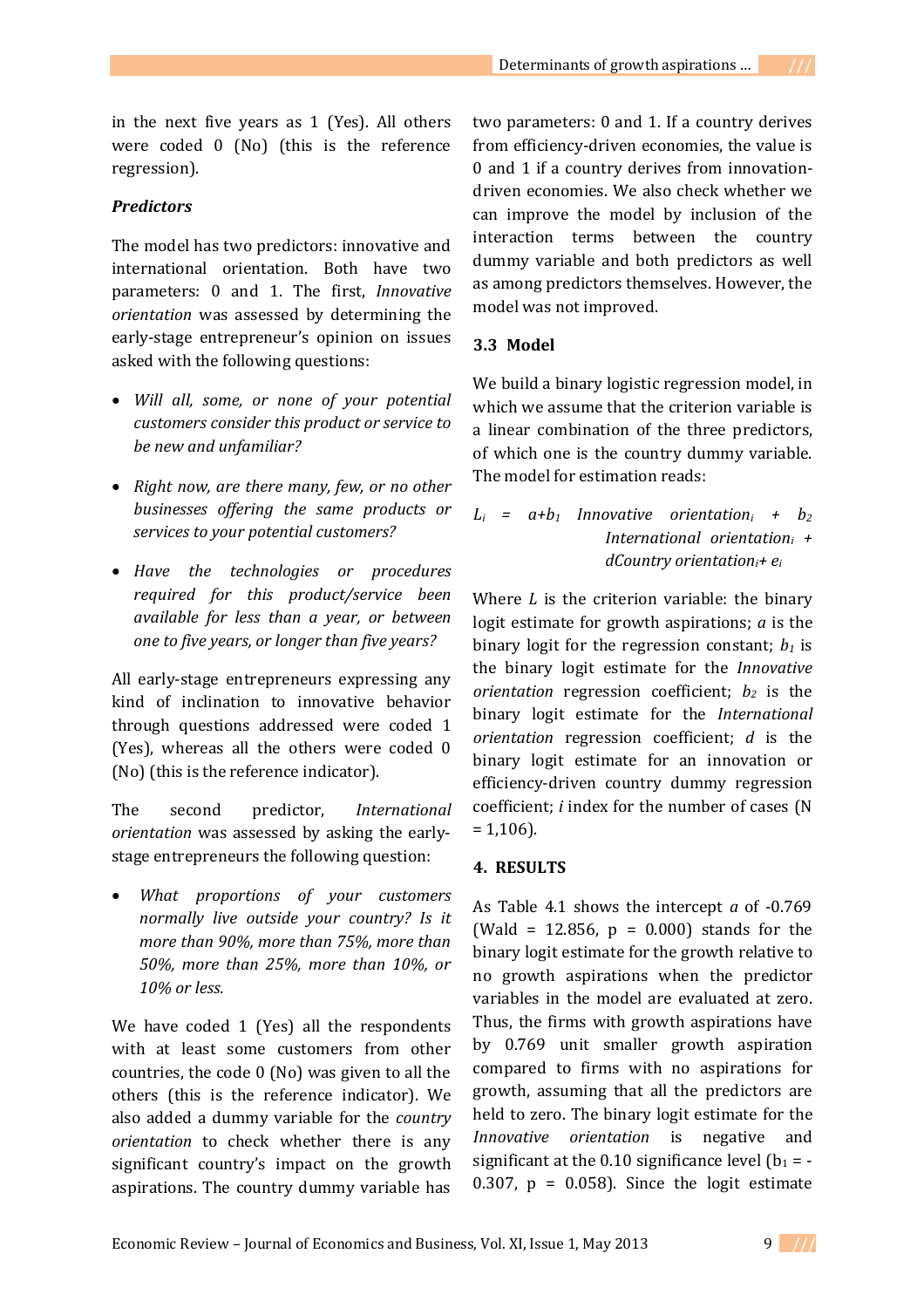compares the *innovative orientation* to the *no innovative orientation* for growth aspirations, the negative value means that firms with the innovative orientation less likely have growth aspirations given all other predictor variables in the model are held constant. The last column in Table 4.1 represents Exp (B), which are the odds ratios (=exponentiation of the regression coefficients) for the predictors. The odds ratio of the *Innovative orientation* is smaller than 1, which indicates that the risk of the growth aspirations of the firms with the innovative orientation is smaller compared to non-innovative firms (or the odds of the last group have to be multiplied by 0.735).

|                                                | B     | Standard<br>Error | Wald   | p-<br>Value | Exp(B) |
|------------------------------------------------|-------|-------------------|--------|-------------|--------|
| a<br>Intercept                                 | 0.769 | 0.214             | 12.856 | 0.000       | 0.464  |
| $b_1$<br>Innovative<br>orientation             | 0.307 | 0.162             | 3.600  | 0.058       | 0.735  |
| b <sub>2</sub><br>International<br>orientation | 0.876 | 0.161             | 29.711 | 0.000       | 0.417  |
| d<br>Country<br>orientation                    | 0.418 | 0.183             | 5.215  | 0.022       | 1.519  |

-2Log likelihood = 1,160.394 (estimation terminated at iteration number 4); Cox & Snell R Square =  $0.042$ ; Nagelkerke R Square = 0.060.

The binary logit estimate for the *International orientation* comparing firms that have at least some customers from other countries to those that have not such customers is significantly negative ( $b_2 = -0.876$ ,  $p = 0.000$ ). Thus, the binary logit for the *International orientation* is by 0.876 unit smaller for firms that have growth aspirations compared to those that do not have growth aspirations given all other predictor variables in the model are held constant. The odds ratio of the *International orientation* is 0.417. This means that the risk of the growth aspirations of the firms with at least some customers from other countries is smaller compared to the risk of the growth aspirations of the firms without such customers (i.e. the odds of the last group have

to be multiplied by 0.417). In other words, firms that have at least some customers from other countries less likely have growth aspirations. The binary logit estimate of a country orientation dummy coefficient is positive and significant ( $d = 0.418$ , Wald = 5.215,  $p = 0.022$ ). This means that the firms from the innovation driven countries have by 0.418 unit smaller negative growth aspirations compared to the firms from the efficiency driven countries. For the value of the dummy variable the intercept of the firms from the innovation driven countries therefore amounts to  $-0.351$  ( $-0.769 + 0.418 =$ -0.351). The odds ratio of the dummy variable of 1.519 shows that the risk of growth aspirations of the firms from the innovation driven countries relative to the efficiency driven countries is greater (i.e. the odds of the last group has to be multiplied by 1.519). In other words, firms that come from Slovenia and Greece more likely have growth aspirations.

According to the results, we did not confirm our hypotheses. We did not empirically confirm that innovative orientation of the early-stage entrepreneurial firm is positively related to a firm's growth aspirations. This relationship proved to be negative, although not significant beyond the 0.05 significance level. We were also unable to confirm the second hypothesis by which we presuppose the positive association between international orientation and growth aspirations. Our results show that this relationship is significantly negative.

## **5. DISCUSSION AND POLICY IMPLICATIONS**

Innovativeness, internationalization, and firm growth aspirations - the focus of our research - are complex, multidimensional issues in both scope and character. Thus, increased understanding of the described phenomenon is important for different target groups. From a theoretical perspective, such knowledge is needed to strengthen the empirical micro-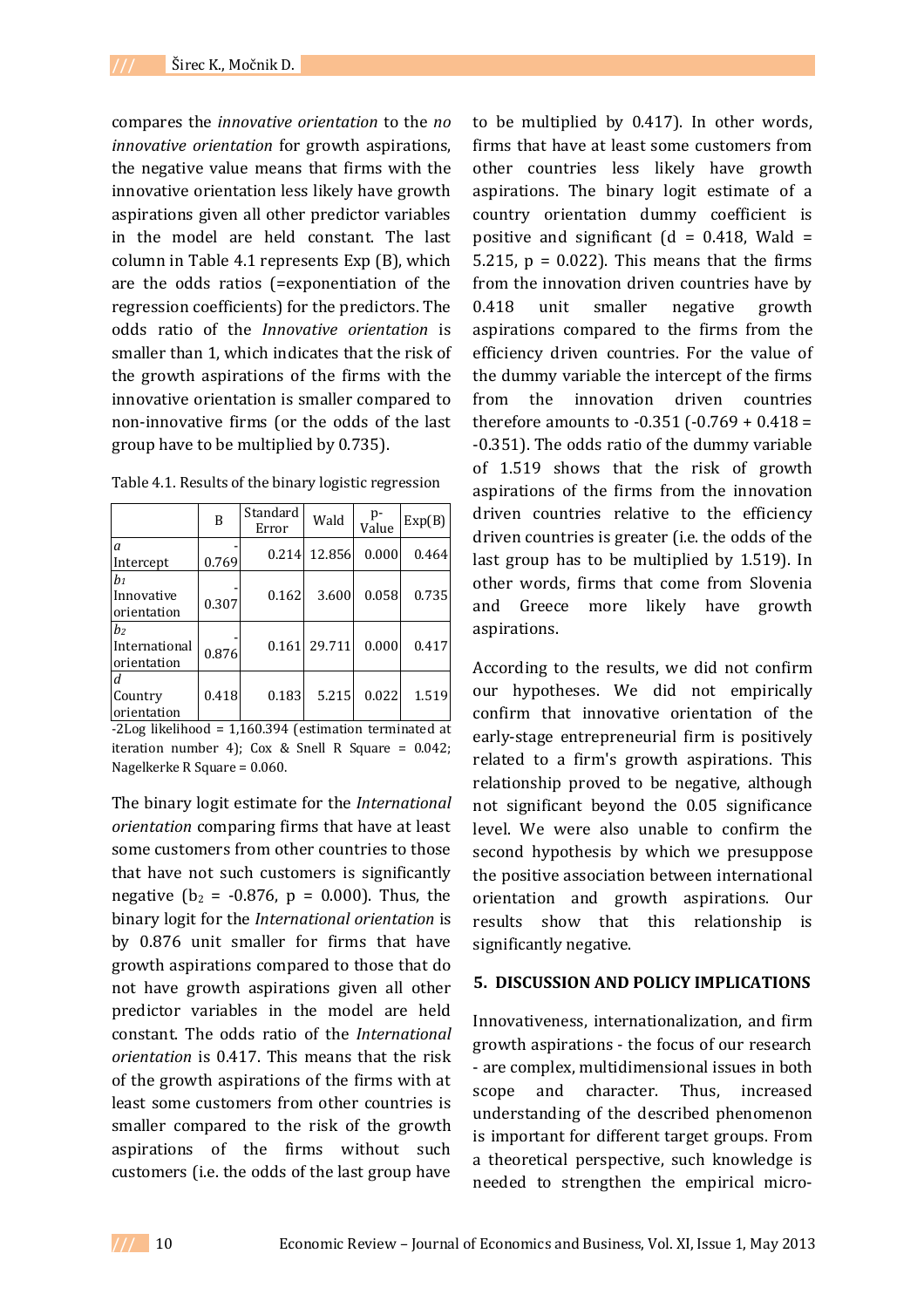level basis of theories of entrepreneurship, especially early-stage entrepreneurship, and theories of innovation. From a societal perspective, there is a good reason to seek more knowledge about the factors that promote and impede entrepreneurship and innovativeness in small and medium sized enterprises (SMEs). From the policy implications' point of view, it is necessary that supportive measures not be targeted at entrepreneurship in general, but be more focused and selective towards those individuals and companies motivated for growth and with high-growth aspirations.

Increasing evidence indicates that certain types of entrepreneurs matter more than others when it comes to fostering long-term economic growth. Ambitious entrepreneurs are individuals who launch and lead companies with above-average impact in terms of job creation, wealth creation, and the development of entrepreneurial role models (Morris 2011). Thus, the focal interest of our investigation was to seek the understanding of characteristics and attributes of the SEE countries' early-stage entrepreneurs regarding their growth aspirations. The results of the binary logistic regression show that for the early-stage entrepreneurial firms, innovative orientation is negatively related to the firms' growth aspirations. This means that the adoption of new technology as well as offering new products/services weakens the growth aspirations of the early-stage entrepreneurial SEE countries' firms. The predictor of international orientation, too, is negatively and significantly associated with growth aspirations. This means that internationalization of the SEE countries' early-stage entrepreneurial firms impedes their growth aspirations. The results also show that firms from the innovation-driven countries have less negative growth aspirations compared to those from the efficiency-driven countries.

One possible explanation of such results lies in the overall well-known lag of SEE countries behind EU innovation leaders and in the deficit of innovation potential. Other explanations may be found in the company's age. Forty-two months (defining the earlystage entrepreneurs) is a time period in which many companies have not been able to develop innovative products yet; thus, we may expect them to be developed in coming years, when the company life cycle is going to force them to change their products/services in order to be competitive and survive in the global economy. We should also take into account that the SEE countries' economy is semi-developed, and many business opportunities still exist in the area of traditional, well-proven products and services. There is still no urge for a company to survive and grow to have new innovative products/services. Still, another reason may lie in the very nature of the entrepreneurial process. The results from Slovenia for example, stated that a great majority of entrepreneurs have established their companies while still employed (Rebernik et al. 2010). Being an entrepreneur is initially more like a test of entrepreneurial abilities and earned income from the entrepreneurial activity is more like a bonus to a regular salary. We should also not reject the fact that, if an early-stage entrepreneur is a full-time employee, it is more convenient to be engaged in the additional activity that does not occupy too much time and energy, which is the case for new innovative products/services that still have to be developed.

Another part of the explanation may be found in the so called 'quality' of the investigated entrepreneurs. In the SEE countries, people less likely start firms to increase their income - independence is more important. Fear of failure is also very prevalent. Only one in five respondents started their firm in order to take advantage of an opportunity to increase incomes (Morris 2011). Thus, we can conclude

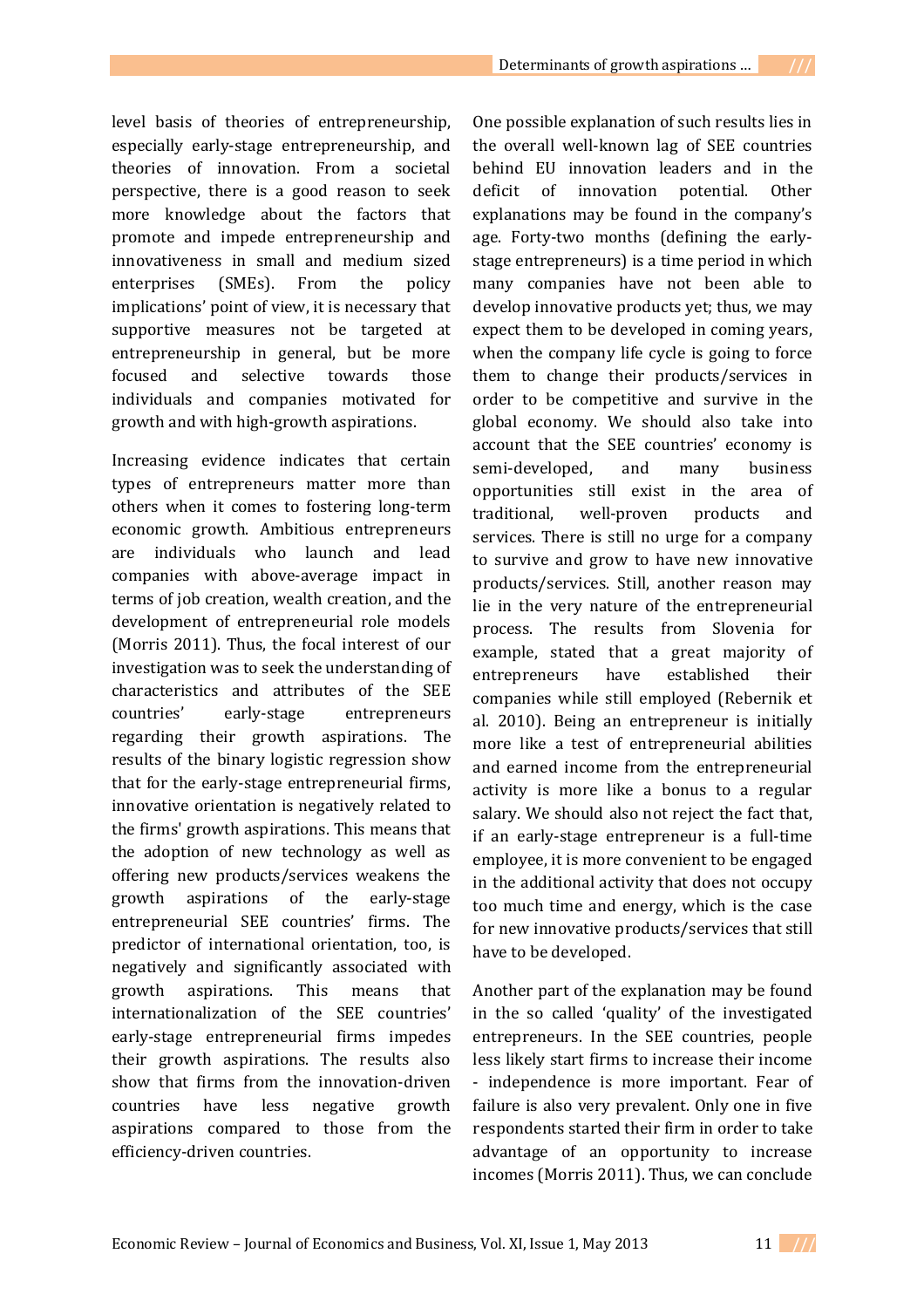the majority of identified early-stage entrepreneurs in the investigated region are sole owners, having few international customers, started their business because they felt they had no choice. According to Morris (2011), the SEE countries' ambitious entrepreneurs are more likely to have started their business before reaching the age of 26, and they are 40 percent less likely to have any level of post-secondary education. When promoting the entrepreneurial aspirations, education is an important prerequisite for the most successful entrepreneurs.

This certainly is not just the SEE countries phenomena. According to Economist (2012), the entire continental Europe has a problem with creating new businesses destined for growth. The first possible explanation might be in the fact that many aspiring entrepreneurs simply leave their home countries. One of the things they find abroad, for example in Silicon Valley, is the freedom to fail. The second important hurdle is finance. The third big obstacle is the labor law. If young firms are to survive near-terminal mistakes or fluctuating demand, they need to be able to reduce staff costs quickly and cheaply when necessary. That is far more difficult in many SEE countries than elsewhere. All these limits have left the SEE countries with a dearth of the sort of entrepreneurial successes which would serve to inspire others.

Therefore the governments should try to boost entrepreneurship. To achieve the necessary progress from an efficiency-driven to innovative-driven economies of most SEE countries, the governmental activities to promote technological and ambitious entrepreneurs play a vital role. They need to establish a broad based 'enterprise policy' that focuses on providing the correct incentives and signals to owner-managers. Growth is significantly based on the mindset of the entrepreneur. A decision to grow must be accepted first, followed by the whole array of activities to be undertaken. Policymakers should also consider that mindsets are different and that many different cultural, economic, and social factors influence their formation. The existing evidence from New Zeeland for example shows that the assistance should be focused more on growth firms than on start-ups (Greene 2012). The policy aim should change cultural perception, which might be done through the tax system or changes to labor market laws.

The conclusions of this paper lead us to establish a series of proposals for future studies. A possible line of research would be its extension on comparison between selected countries (for example Western and Northern European countries). In order to verify the reliability of the self-reported measures of growth aspirations included in study, the calculation of correlation between these measures and objective measures of growth (sales, employment, and assets growth) would be recommendable. The development of a longitudinal study would allow us to use multiple clocks to evaluate the influence of several variables on entrepreneurs' growth aspirations. The focus of our research was early-stage entrepreneurs. It would be interesting to make a comparison between different groups of entrepreneurs (for example established entrepreneurs, serial entrepreneurs or different age groups of entrepreneurs). Finally, we consider it to be of great importance to study in depth, from the configurational approach, the relationship between the early-stage aspirations of entrepreneurs and their companies' long term success.

### **REFERENCES**

1. Autio, E. & Acs, Z. (2009) Institutional influence on strategic entrepreneurial Behaviours. In: *Jena Economic Research Papers in Economics*. Jena: Max Planck Institute, 2009-080.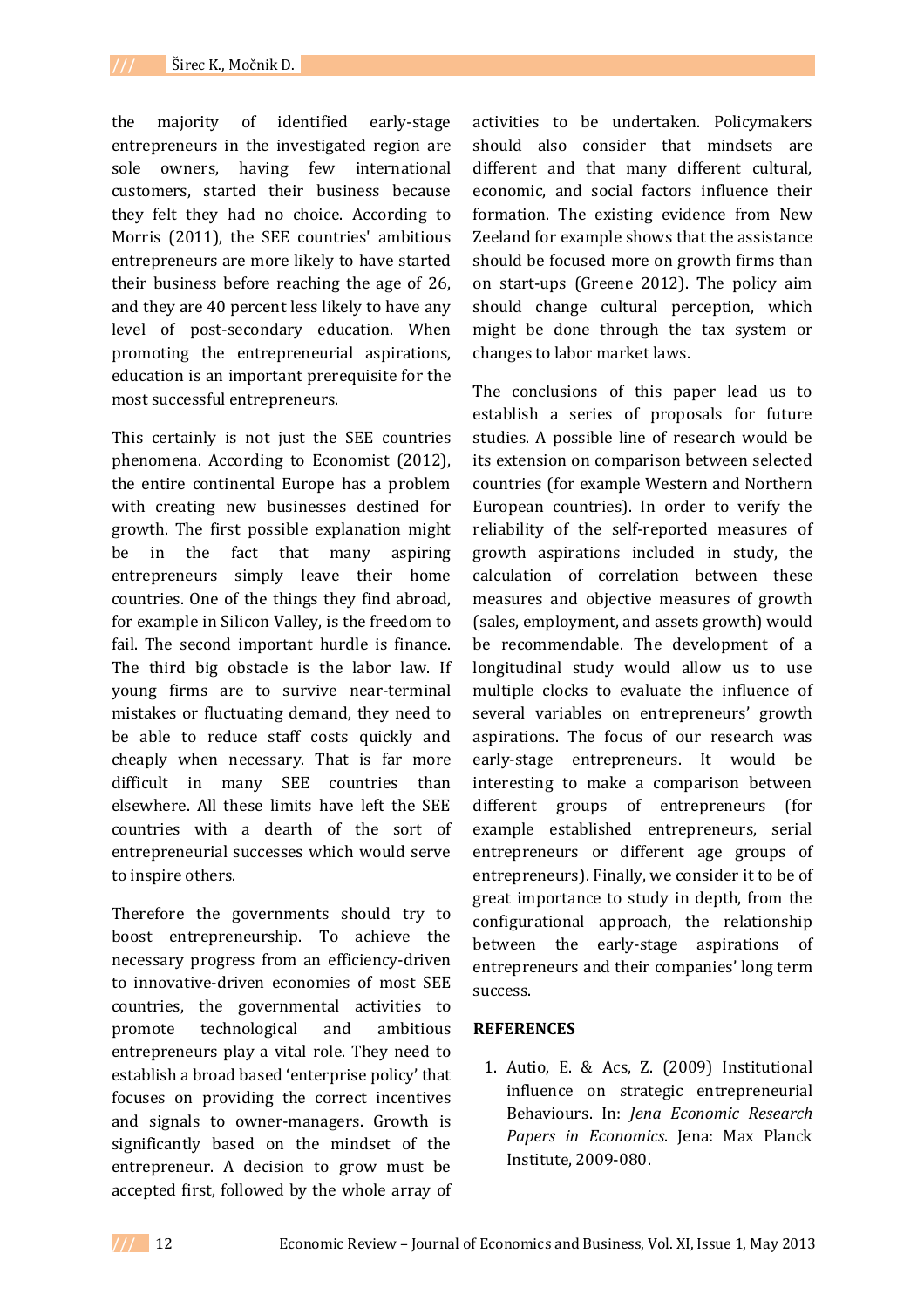- 2. Autio, E. & Acs, Z.J. (2010) Intellectual property protection and the formation of entrepreneurial growth aspirations. *Strategic Entrepreneurship Journal*, 4(3), pp. 234-251.
- 3. Autio, E. (2005) *Global Entrepreneurship Report, 2005*, *Report on High-Expectation Entrepreneurship.* London, U.K.: London Business School and Babson Park, MA: Babson College: GEM.
- 4. Bosma, N. & Harding, R. (2007) *Global Entrepreneurship Monitor, 2006 Executive Report,* London, U.K.: London Business School and Babson Park, MA: Babson College.
- 5. Bosma, N. (2009) The Geography of Entrepreneurial Activity; Multilevel analyses for Dutch and European Regions, *Dissertation*, Utrecht University.
- *6.* Bosma, N., Wennekers, S. & Amorós, J.E (2012) *Global Entrepreneurship Monitor, 2011 Extended Report: Entrepreneurial employees across the globe .*'Babson Park, MA, US: Babson College, Santiago, Chile: Universidad del Desarollo,Kuala Lumpur, Malaysia: UniversitiTun Abdul Razak, London, UK: GlobalEntrepreneurship Research Association.
- 7. Cassar, G. (2007) Money, money, money? A longitudinal investigation of entrepreneur career reason, growth preferences and achieved growth. *Entrepreneurship & Regional Development*, 19(1), pp. 89-107.
- 8. Davidsson, P. & Wiklund, J. (1999) Theoretical and Methodological Issues in the Study of Firm Growth [Online]. In: *Jonkoping International Business School Working Paper Series 1999-6*, Sweden [Online]. Available from: http://www.ihh.hj.se/eng/research/publ ications/wp/jibs\_workingpaper1999.htm [Accessed: 13 May 2007]
- 9. Davidsson, P. (2003) The Domain of Entrepreneurship Research: Some Suggestions. In: Katz, J. A. & Shepherd, D. (Eds.), *Cognitive Approaches to Entrepreneurship Research, Advances in Entrepreneurship, Firm Emergence and Growth* (pp. 315-372). Oxford: Elsevier/JAI Press.
- 10. Davidsson, P. (2006) Nascent entrepreneurs: Empirical studies and developments. *Foundations and Trends in Entrepreneurship*,2(1), pp. 1-70.
- 11. Evans, D. & Jovanovic, B. (1989) An estimated model of entrepreneurial choice under liquidity constraints. *Journal of Political Economy*, 97(49), pp. 808-827.
- 12. Gilbert, B. A., McDougall, P.P. & Audretsch, D.B. (2006) New Venture Growth: A Review and Extension Global*. Journal of Management*,32(6), pp. 926-950.
- 13. Greene, F. (2012) Should the focus of publicly provided small business assistance be on start-ups or growth businesses? *Ministry of Economic Development Occasional Paper 12/02,* pp. 1-52.
- 14. Gupta, V.K., Turban, D.B., Wasti, S.A. &Sikdar, A. (2009) The Role of Gender Stereotypes in Perceptions of Entrepreneurs and Intentions to Become an Entrepreneur. *Entrepreneurship Theory and Practice*, 33(2), pp. 397-417.
- 15. Hessels, J., van Gelderen, M. & Thurik, R.(2008) Drivers of Entrepreneurial Aspirations at The Country Level: The Role of Start-Up Motivations and Social Security. *International Entrepreneurship and Management Journal*, 4, pp. 401-417.
- 16. Kelley, D., Bosma, N. & Amoros, J. E. (2011) *Global Entrepreneurship Monitor, 2010 Global Report,* Babson College, Universidad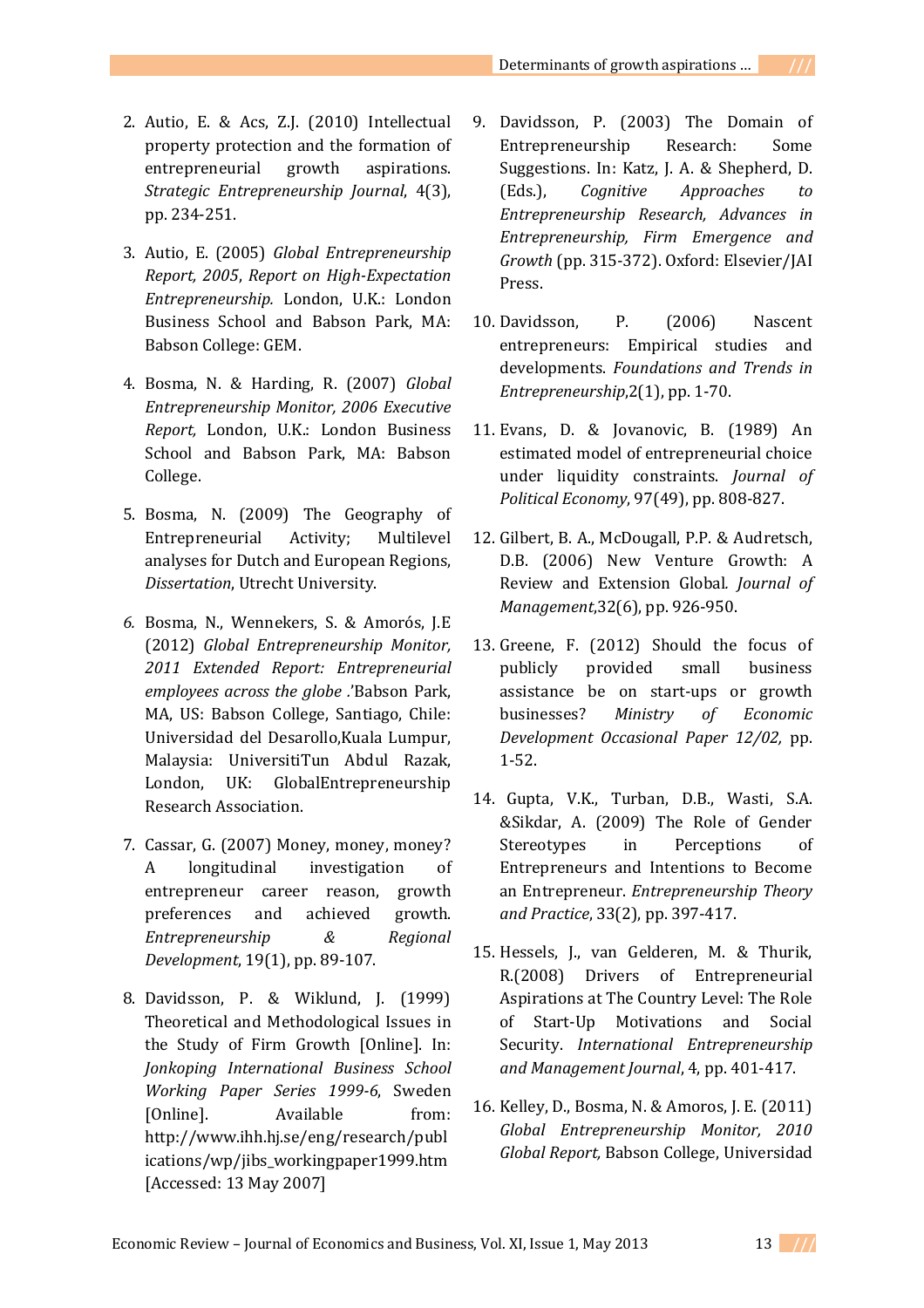del Desarrollo, London Business School, and GERA.

- 17. Koellinger, P. (2008) Why are Some Entrepreneurs More Innovative Than Others?. *Small Business Economics*, 31(1), pp. 21-37, doi: 10.1007/s11187-008- 9107-0.
- 18. Kyläheiko, K., Jantunen, A., Puumalainen, K. Saarenketo, S. & Tuppura, A.(2011) Innovation and Internationalization as Growth Strategies: The Role of Technological Capabilities and Appropriability. *International Business Review*, 20, pp. 508-520, doi: 10.1016/j.ibusrev.2010.09.004.
- 19. Liao, J. & Welsch, H. (2003) Social Capital and Entrepreneurial Growth Aspiration: a Comparison of Technology- and Nontechnology-based Nascent Entrepreneurs. *Journal of High Technology Management Research*, 14, pp. 149-170.
- 20. Maki, K. & Pukkinen, T. (2000) Barriers to Growth and Employment in Finnish Small Enterprises. In: *ICSB World Conference 2000*. June 2000, Brisbane, Australia.
- 21. Morris, R. (2011) *2011 High-Impact Entrepreneurship Global Report* (2011). Ernst & Young, Center for High-Impact Entrepreneurship at Endeavor [Online]. Available from: http://www.gemconsortium.org/docs/do wnload/295 [Accessed: 05 September 2012]
- 22. Park, J.S. (2005) Opportunity Recognition and Product Innovation in Entrepreneurial Hi-Tech Start-Ups: A New Perspective and Supporting Case Study. *Technovation*, 25, pp. 739-752. doi:10.1016/j.technovation.2004.01.006.
- 23. Penrose, E.T. (1959) *The Theory of the Growth of the Firm.* New York: John Wiley.
- 24. Porter, M. J., Sachs, J. & Mc Arthur, J. (2002) Executive Summary: Competitiveness and Stages of Economic Development, In: Porter, M. J., Sachs, P. K., Cornelius, J. W., Mc Arthur, J., Schwab, K. (Eds.), *The Global Competitiveness Report 2001-2002*, New York: Oxford University Press, 2002, pp. 16-25.
- 25. Rebernik, M. (2002) Business economics and entrepreneurship at the crossroads. *Ekonomický časopis,* 50(3), pp. 471-488.
- 26. Rebernik, M., Tominc P. & Pušnik K. (2010) *Podjetništvo v letukrize (Entrepreneurship in the Year of Crisis)*. Maribor: EPF, University of Maribor.
- 27. Schumpeter, J.A. (1934) *The Theory of Economic Development.* Cambridge, MA: Harvard University Press.
- 28. Shane, S. (2004) *A General Theory of Entrepreneurship. The Individual-Opportunity Nexus.* Cheltenham: Edward Elgar.
- 29. Solymossy, E. (1998) *Entrepreneurial Dimensions: The Relationship of Individual, Venture, and Environmental Factors to Success* [dissertation]. Cleveland, Ohio: Department of Marketing and Policy, Weatherhead School of Management, Case Western Reserve University.
- 30. Storey, D. (1994). *Understanding the Small Business Sector*. London, New York: Routledge
- 31. Terjesen, S. & Szerb, L. (2008) Dice thrown from the beginning? An empirical investigation of determinants of firm level growth expectations *Estudios DeEconomia,*  35(2), pp. 153-178.
- 32. The Economist: European entrepreneurs: Les miserable, Jul 28<sup>th</sup> 2012, Berlin, Madrid and Paris [Online]. Available from: http://www.economist.com/node/21559 618 [Accessed 05.09.2012]